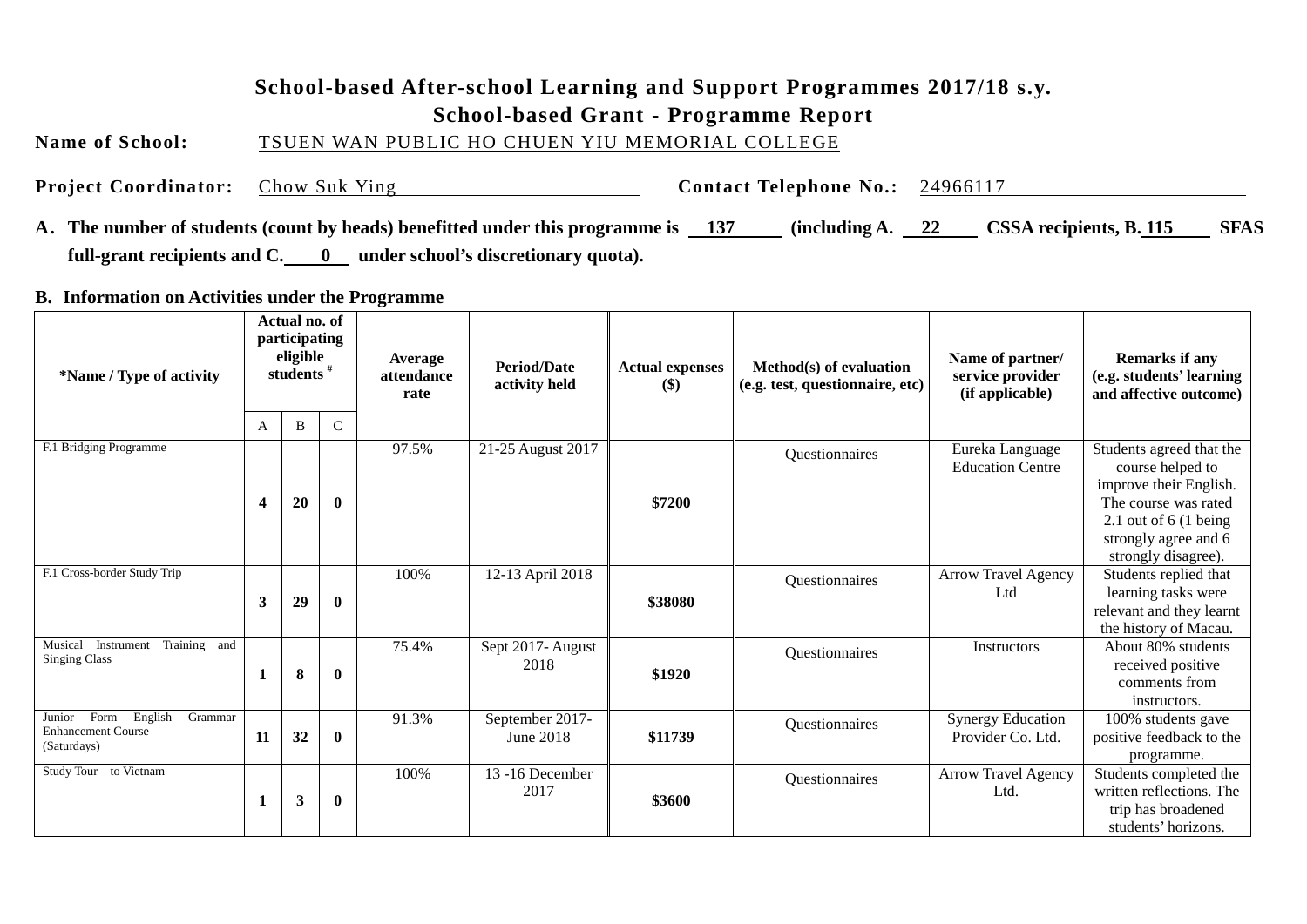| Lego Serious Play Workshop        |      | 11  | $\mathbf{0}$ | 100%                  | 12 July 2018           | \$2520   | Questionnaires | <b>Master Edutainment</b><br>Limited | Students found the task<br>fun and meaningful.<br>They rated it 1.8 out of |
|-----------------------------------|------|-----|--------------|-----------------------|------------------------|----------|----------------|--------------------------------------|----------------------------------------------------------------------------|
| Leadership training day camp      |      | 12  | $\mathbf{0}$ | 100%                  | 12 July 2018           | \$6600   | Questionnaires | Tree Top Cottage                     | 100% students were<br>satisfied with the<br>programme design.              |
| Fruit Days (consumables)          | N.A. |     |              | N.A.                  | Oct 2017 – May<br>2018 | \$2550.8 | Questionnaires | N.A.                                 | N.A.                                                                       |
| Total no. of activities: <u>8</u> |      |     |              |                       |                        |          |                |                                      |                                                                            |
| @No. of man-times                 | 22   | 115 | $\mathbf{0}$ |                       |                        |          |                |                                      |                                                                            |
| **Total no. of man-times          | 137  |     |              | <b>Total Expenses</b> | \$74209.8              |          |                |                                      |                                                                            |

Note:

\* Name/type of activities are categorized as follows: tutorial service, learning skill training, languages training, visits, art /culture activities, sports, self-confidence development, volunteer service,

adventure activities, leadership training, and communication skills training courses.

@ Man-times: refers to the aggregate no. of benefitted students participating in each activity listed above.

\*\* Total no. of man-times: the aggregate of man-times  $(A) + (B) + (C)$ 

# Eligible students: students in receipt of CSSA (A), SFAS full grant (B) and disadvantaged students identified by the school under the discretionary quota (C).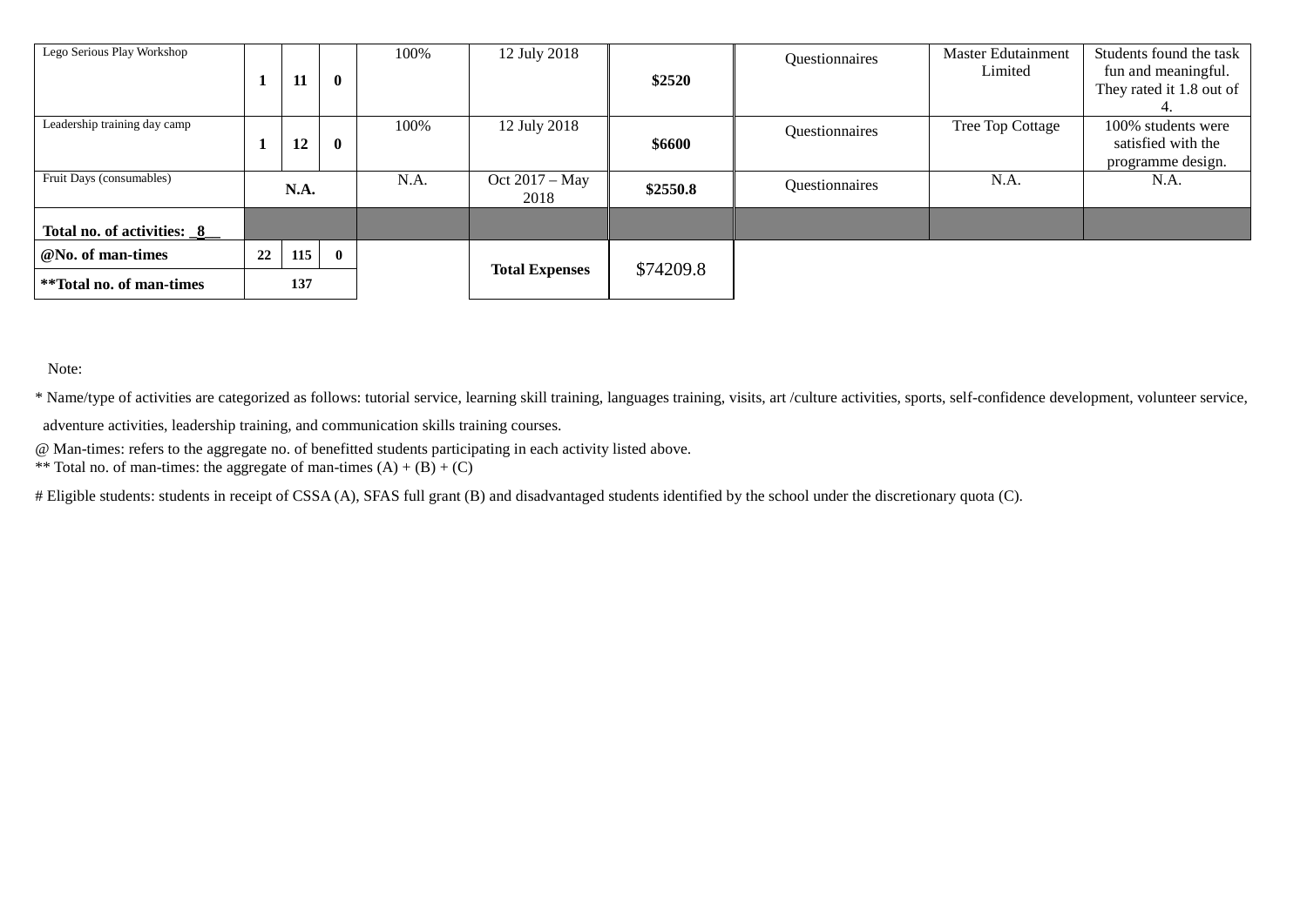## **C.Project Effectiveness**

#### *In general, how would you rate the achievements of the activities conducted to the benefitted eligible students?*

|                |                                                                        |              | <b>Improved</b>      |        | N <sub>0</sub><br><b>Change</b> | <b>Declining</b> | <b>Not</b><br><b>Applicable</b> |
|----------------|------------------------------------------------------------------------|--------------|----------------------|--------|---------------------------------|------------------|---------------------------------|
|                | Please put a " $\checkmark$ " against the most appropriate box.        |              | Significant Moderate | Slight |                                 |                  |                                 |
|                | <b>Learning Effectiveness</b>                                          |              |                      |        |                                 |                  |                                 |
| a)             | Students' motivation for learning                                      | ✓            |                      |        |                                 |                  |                                 |
| b)             | Students' study skills                                                 |              | $\checkmark$         |        |                                 |                  |                                 |
| C)             | Students' academic achievement                                         |              | $\checkmark$         |        |                                 |                  |                                 |
| d)             | Students' learning experience outside classroom                        | $\checkmark$ |                      |        |                                 |                  |                                 |
| e)             | Your overall view on students' learning effectiveness                  | ✓            |                      |        |                                 |                  |                                 |
|                | <b>Personal and Social Development</b>                                 |              |                      |        |                                 |                  |                                 |
| f)             | Students' self-esteem                                                  | $\checkmark$ |                      |        |                                 |                  |                                 |
| $\bf g)$       | Students' self-management skills                                       | ✓            |                      |        |                                 |                  |                                 |
| h)             | Students' social skills                                                | ✓            |                      |        |                                 |                  |                                 |
| $\vert i)$     | Students' interpersonal skills                                         | ✓            |                      |        |                                 |                  |                                 |
| $\mathbf{j}$   | Students' cooperativeness with others                                  | ✓            |                      |        |                                 |                  |                                 |
| $\bf k)$       | Students' attitudes toward schooling                                   | ✓            |                      |        |                                 |                  |                                 |
| $\bf{I}$       | Students' outlook on life                                              |              | $\checkmark$         |        |                                 |                  |                                 |
|                | m) Your overall view on students' personal and social<br>development   | ✓            |                      |        |                                 |                  |                                 |
|                | <b>Community Involvement</b>                                           |              |                      |        |                                 |                  |                                 |
| $n$ )          | Students' participation in extracurricular and voluntary<br>activities |              | ✓                    |        |                                 |                  |                                 |
| $\overline{O}$ | Students' sense of belonging                                           |              |                      |        |                                 |                  |                                 |
| p)             | Students' understanding on the community                               |              | ✓                    |        |                                 |                  |                                 |
|                | q) Your overall view on students' community involvement                |              |                      |        |                                 |                  |                                 |